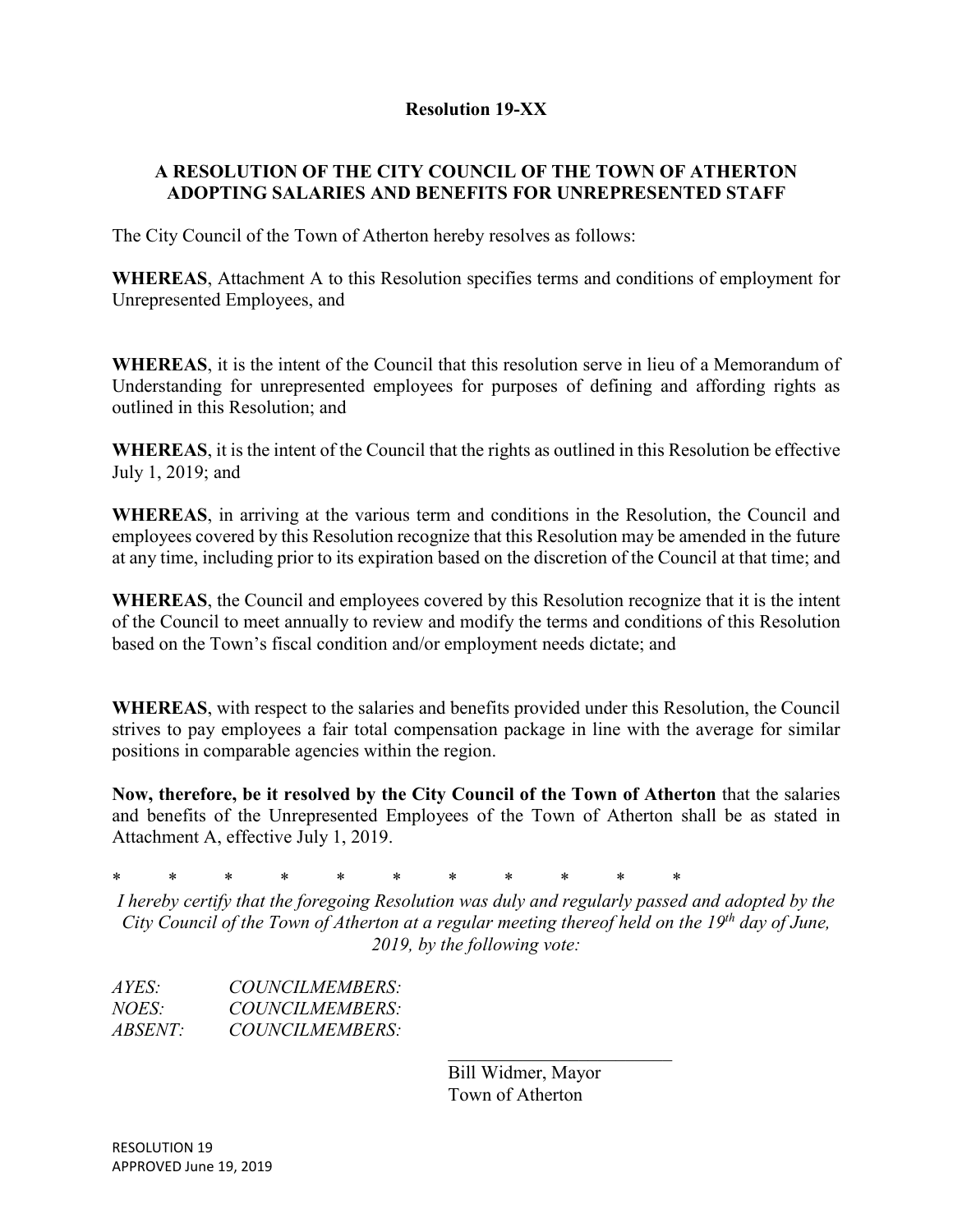ATTEST:

Anthony Suber, City Clerk

APPROVED AS TO FORM:

 $\overline{\mathcal{L}}$  , which is a set of the set of the set of the set of the set of the set of the set of the set of the set of the set of the set of the set of the set of the set of the set of the set of the set of the set of th William B. Conners, City Attorney

 $\overline{\mathcal{L}}$  , and the set of the set of the set of the set of the set of the set of the set of the set of the set of the set of the set of the set of the set of the set of the set of the set of the set of the set of the s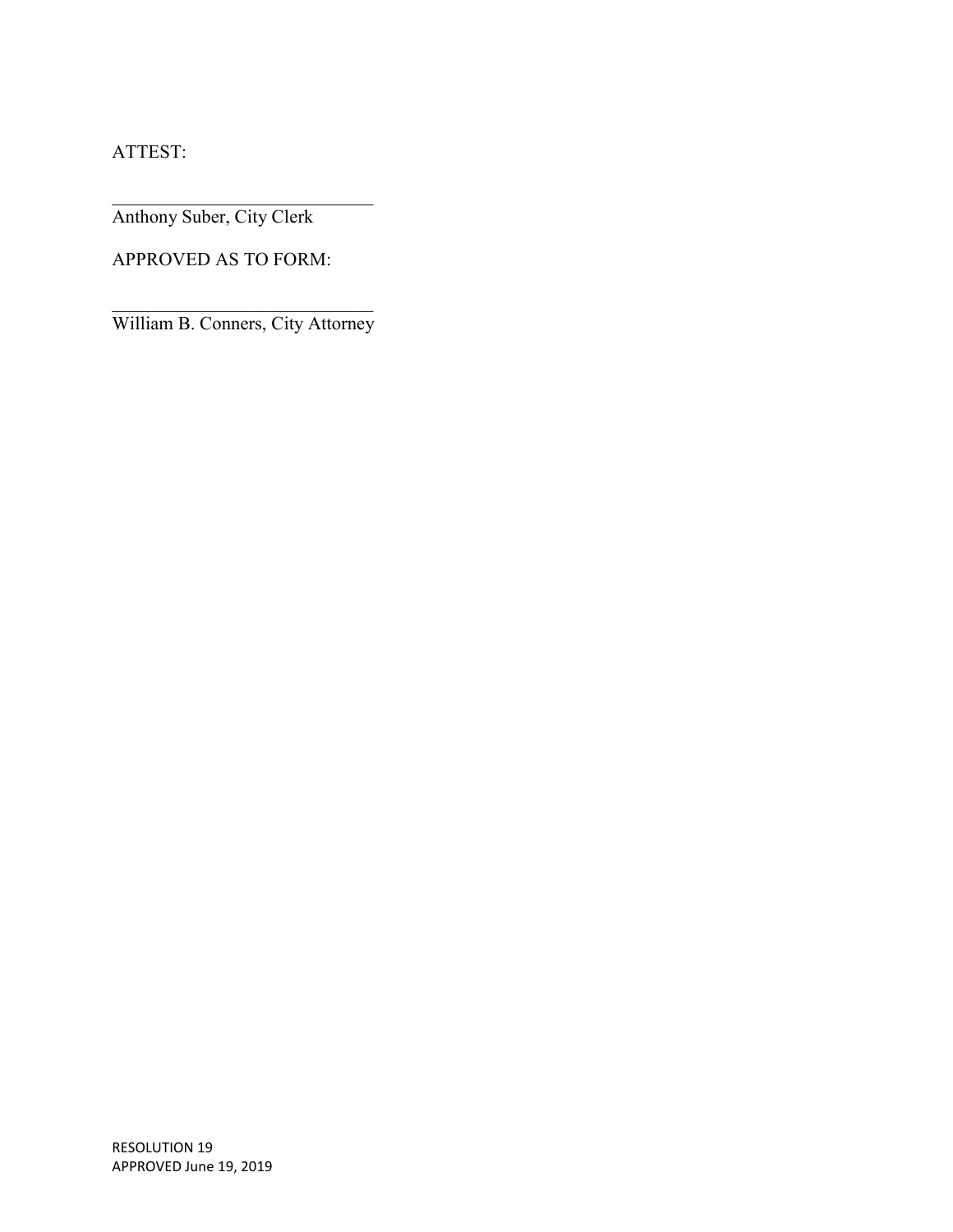# **Attachment A**

## **TOWN OF ATHERTON**

### **Unrepresented Employees Salary & Benefit Resolution**

#### **GENERAL PROVISIONS:**

The following salary and benefit programs shall apply to all local miscellaneous and safety employees in the classes and at the levels noted herein. It is intended that this Resolution serve in lieu of a Memorandum of Understanding for unrepresented employees for purposes of defining and affording rights as outlined in this Resolution.

1. **TERM**: This Resolution shall be effective July 1, 2019. As a practice, this Resolution may be returned annually to the City Council for review and modification as the Town's fiscal condition and/or employment needs dictate.

### 2. **COVERED CLASSIFICATIONS & SALARIES**:

Monthly salary ranges for employees in the covered classifications shall be as listed in Appendix A Salary Schedules FY 2019-20;

The classifications for the employees covered by this Resolution are as follows:

| <b>Job Title and Classification</b>     |  |  |
|-----------------------------------------|--|--|
| <b>Management</b>                       |  |  |
| Police Chief                            |  |  |
| <b>Finance Director</b>                 |  |  |
| Police Commander                        |  |  |
| Deputy City Manager/City Clerk          |  |  |
| <b>Public Works Director</b>            |  |  |
| Senior Engineer/Maintenance Manager     |  |  |
| Town Arborist/Park Manager              |  |  |
| <b>Non-Management, Confidential</b>     |  |  |
| Accountant                              |  |  |
| Assistant to the Chief/Training Manager |  |  |
| Jr. Accountant                          |  |  |
| Office Specialist                       |  |  |

3. **TEMPORARY AND SEASONAL EMPLOYEES**: The City Manager may hire, on a part-time basis, positions identified as full-time according to the current salary resolution. Such positions shall only be hired when filling in temporarily for an existing full-time position. In addition to this authorization, the City Manager is authorized to hire the following temporary and/or seasonal hourly positions as operational needs dictate: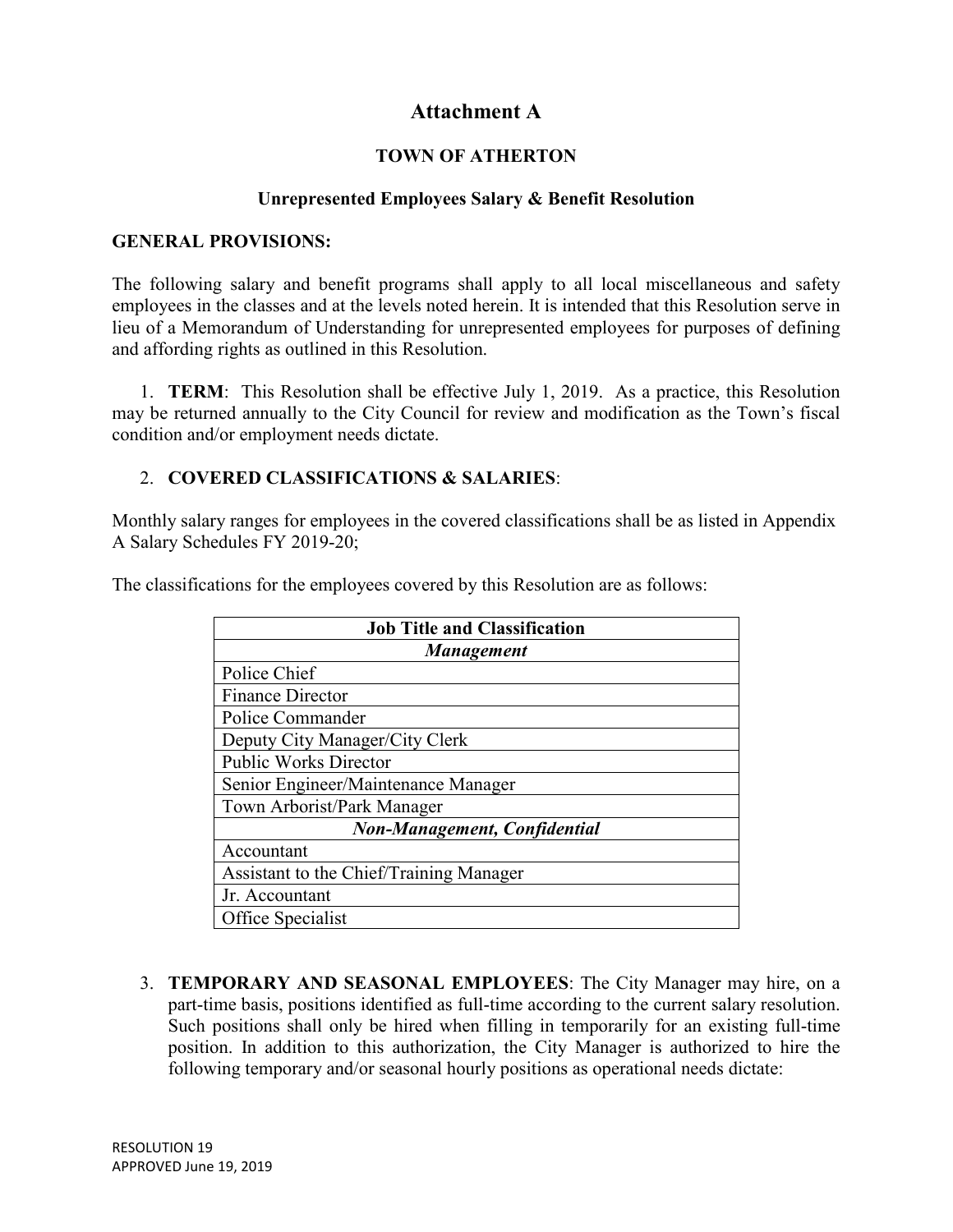| <b>Position Title</b>          | <b>Hourly Rate</b>                             |
|--------------------------------|------------------------------------------------|
| Per-Diem Dispatcher            | Hourly Rate As Applicable to FT Dispatcher     |
| Police Officer Reserve Level I | Hourly Rate As Applicable to FT Police Officer |
| Intern                         | Hourly Rate Determined by City Manager         |

Unless prescribed by law, the benefits listed within this Resolution shall not apply to Temporary and Seasonal employees.

- 4. **HOURS OF WORK**: The standard workweek for employees occupying full-time positions consists of forty (40) hours in any seven (7) day period. The workweek begins at 12:01 A.M. Sunday and ends 11:59 P.M. the following Saturday. The City Manager shall designate shift schedules for all employees with due regard for the convenience of the public and the laws of the State and the needs of the Town. The Town reserves the right to consider changes to the standard workweek to facilitate adjustments to Town Hall operating hours.
- 5. **FLEXIBLE SCHEDULES**: At the request of the Department Head and following review and approval by the City Manager or his/her designee, a flexible work schedule may be implemented for employees covered by this Resolution. The City Manager's evaluation shall give consideration to the needs of the Department/Employee as well as the desire of the City Council to continue to provide all Town services on a schedule that is conducive to providing uninterrupted service to its residents throughout the week.

Each flexible schedule approved shall be evaluated by the City Manager or his/her designee no later than six months following its implementation. The purpose of the evaluation will be to determine if it is in the best interests of the Town of Atherton to continue the flexible schedule, or any modifications to the schedule that would be necessitated by the City Manager's evaluation.

#### **COMPENSATION**

- 6. **WAGES PROGRESSION WITHIN STEPS**: Employees are eligible to progress from Step A to Step B six (6) months after their hire date or date of entry into the job classification, provided they have received a satisfactory performance evaluation conducted by their supervisor. Thereafter, employees may progress between steps B through D twelve (12) months after date of entry into the previous step provided they have received a satisfactory evaluation.
- 7. **OVERTIME**: All non-management, confidential employees are subject to and shall receive when appropriate, overtime compensation in accordance with the provisions of the Fair Labor Standards Act and California labor laws. Management employees are exempt from overtime.

All compensable overtime must be authorized by the Department Head or designated representative in advance of being worked. If prior authorization is not feasible because of emergency conditions a confirming authorization must be made on the next regular working day following the date on which the overtime was worked.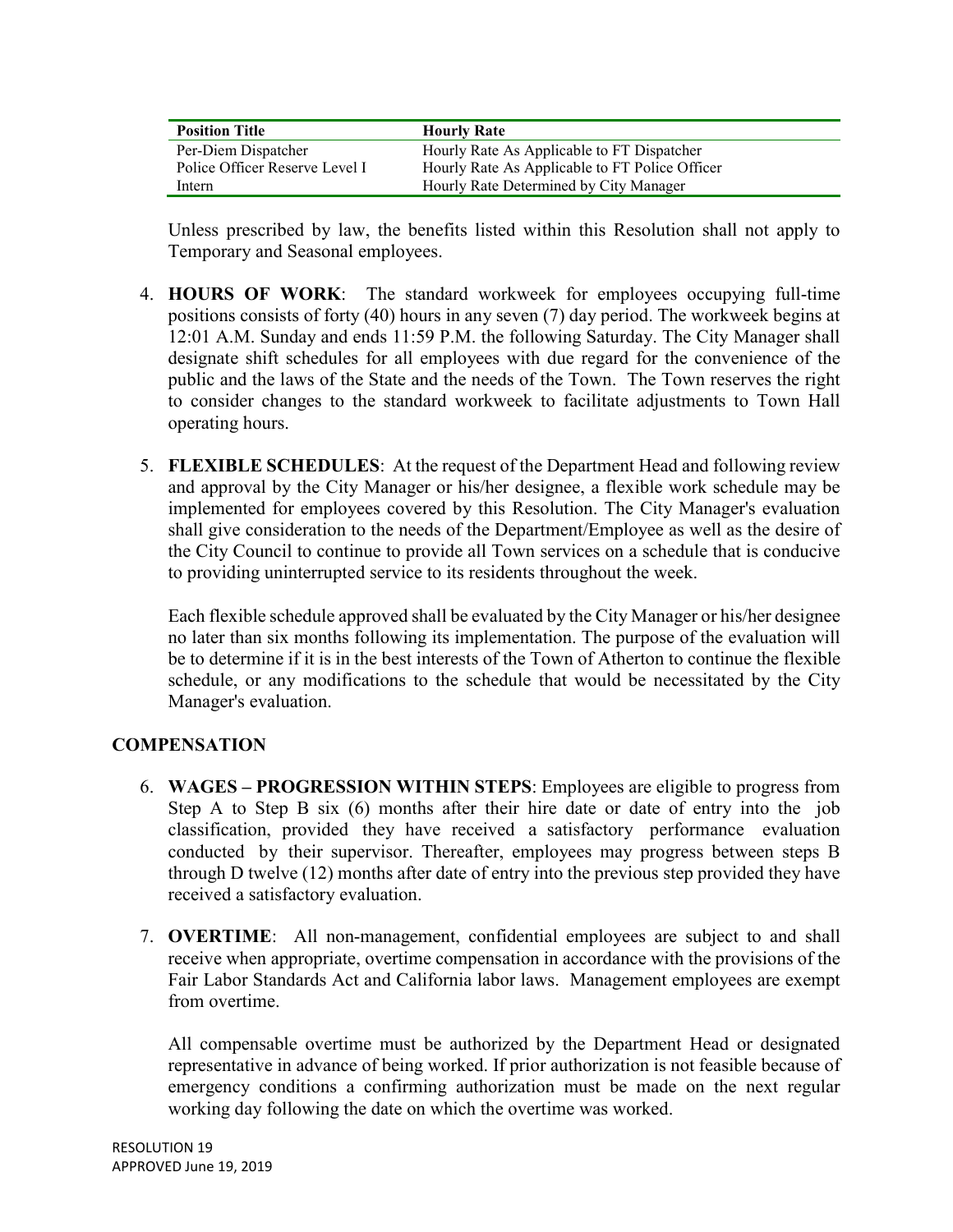Any authorized time worked in excess of forty (40) hours in the applicable designated FLSA workweek shall be considered overtime and shall be compensable at the rate of one and one-half  $(1\frac{1}{2})$  times the employee's regular rate of pay. Compensatory time off may be taken in lieu of overtime payment. For purposes of this section, Overtime, as defined in applicable state or federal law, the term "time worked" excludes time in paid status but not worked (e.g. paid sick, vacation, holiday, disability or other compensatory time off.) Compensatory time off shall be at a time mutually agreeable to the employee and the Department Head. Compensatory time off which accrues in excess of forty-eight (48) hours will be liquidated by monetary payment during the month of October. An employee shall not be required to reduce a scheduled workday in whole or in part to avoid the payment for overtime worked on another scheduled work day.

8. **PAY FOR TEMPORARY OR INTERIM APPOINTMENT TO A HIGHER CLASSIFICATION**: An employee who is temporarily appointed and performs the work of a position in a higher classification temporarily vacated by its incumbent either covered by or outside of employees covered by this resolution for more than five (5) consecutive workdays shall be paid five percent (5%) above the regular rate he or she received in his or her regular lower classification for such time as working out of class. However, if the position in the higher classification is vacant (has no incumbent) and the employee is given an interim appointment to such position pending the permanent filling of such position, he or she shall be paid five percent (5%) above the regular rate he or she received in his or her regular lower classification, or the rate of the first step of the range assigned to the higher classification, whichever is greater for the period of time working in that position. In no event shall such pay exceed the maximum of the range of the classification in which the employee is temporarily assigned. Payment shall commence with the first (1st) workday of the temporary or interim assignment and shall continue, including holidays, during the period of temporary or interim assignment. Such appointment shall be in writing by the Department Head and approved by the City Manager or his designated representative; however, any appointment to a temporary Department Head classification shall be approved by the City Manager. Only the City Council may authorize a temporary appointment to the position of City Manager.

# **PAID LEAVES**

- 9. **LEAVES COVERED UNDER STATE AND FEDERAL LAW AND ADMINISTRATIVE POLICIES**: In addition to the paid leave provisions outlined below, the Town shall provide leave pursuant to adopted Town Administrative Policies and consistent with state and federal law, these shall include but not be limited to leave for Jury Duty, Voting, Military Leave, Pregnancy Disability, and Family Medical Leave.
- 10. **ADMINISTRATIVE LEAVE**: In recognition of the hours required to accomplish the requirements of each management position, including the attendance at numerous meetings outside normal working hours, each Management Employee shall be granted forty (40) hours of Administrative Leave per fiscal year. Management employees may accumulate a maximum of 60 hours of Administrative Leave. No cash out of Administrative Leave shall be allowed. Administrative leave does not apply to non-management, confidential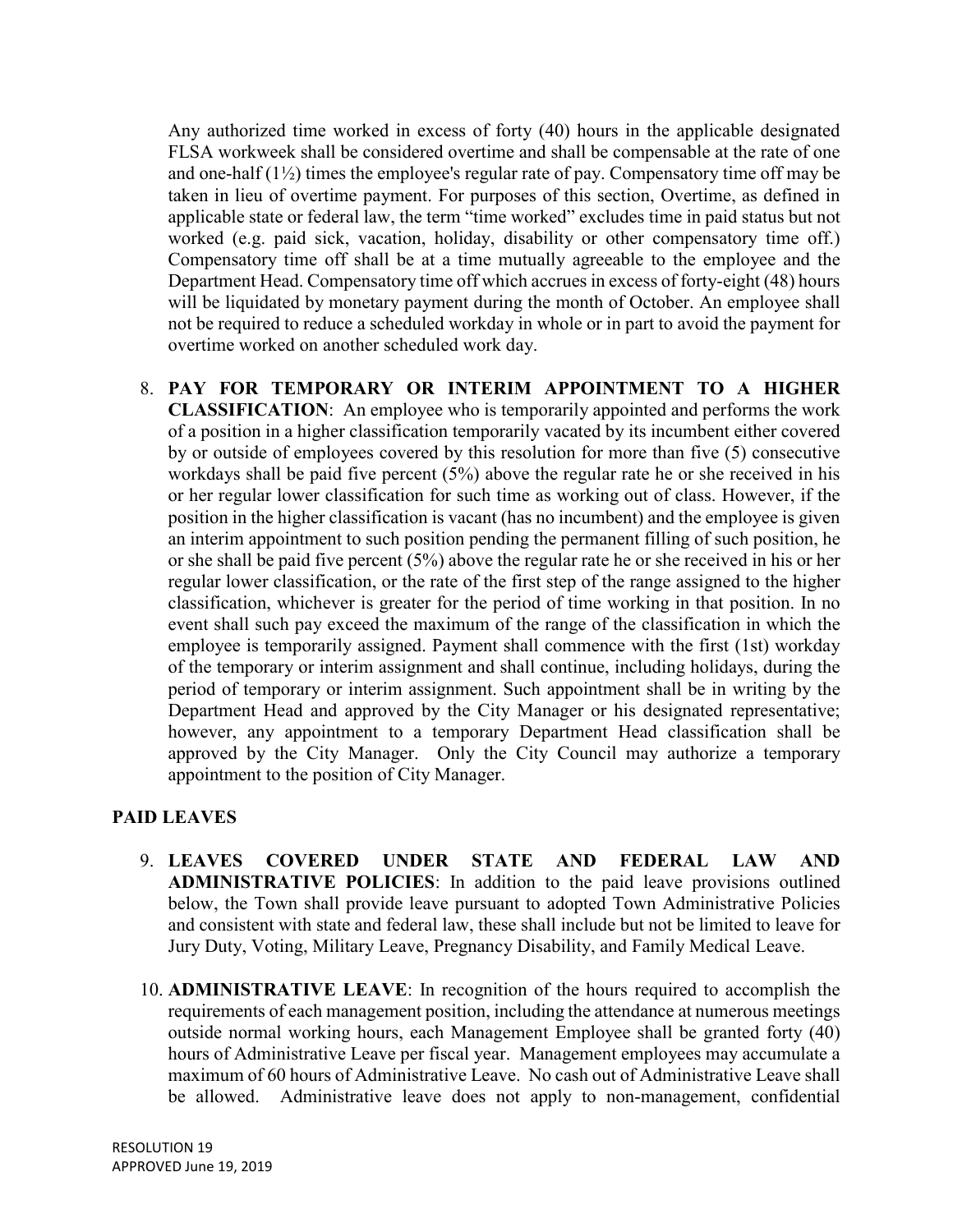employees.

- 11. **HOLIDAYS**: The following holidays will be observed by all employees.
	- January 1, New Year's Day
	- Third Monday in January, Martin Luther King, Jr. Day
	- Third Monday in February, President's Day
	- Last Monday in May, Memorial Day
	- July 4, Independence Day
	- First Monday in September, Labor Day
	- Second Monday in October, Columbus Day
	- November 11, Veteran's Day
	- Fourth Thursday in November, Thanksgiving Day
	- Fourth Friday in November, Day after Thanksgiving Day
	- December 25, Christmas Day

Additionally, employees shall receive a personal holiday on a date to be determined by the employee subject to the approval of the City Manager or his/her designee. This holiday will be credited to the employee's vacation bank each January.

If any of the regular holidays (excluding personal holidays) falls on a Saturday, the Friday preceding shall be observed as the holiday. If the holiday falls on a Sunday, the following Monday shall be observed as the holiday.

- 12. **VACATION LEAVE**: Except as limited by this section, all employees in full-time positions shall accrue Vacation Leave on each pay period prorated based on the following annual rates while in paid status:
	- Less than three years of service 80 hours per year.
	- Three years of service to eight years of service 120 hours per year.
	- Eight years of service and above- 160 hours per year.

Vacation can only be accumulated to two times the employee's annual accrual rate, but not to exceed a total of 240 hours. If the employee's balance exceeds 240 hours, they shall not accrue any new vacation leave until their balance is 240 hours or less.

Employees shall be allowed to have the Town buy back any accrued vacation, with the approval of the Town Manager that the employee has satisfied the following condition:

- An employee desiring to implement this option must submit his/her request at the time of vacation sign-up for the upcoming year. To be eligible to sell back vacation time, an employee must have a minimum balance in excess of one half of his/her annual vacation accrual, after any buy back.
- 13. **SICK LEAVE**: The Town shall provide each employee in paid status with paid sick leave at the rate of eight (8) hours per month (3.69 hours per pay period). There shall be a cap of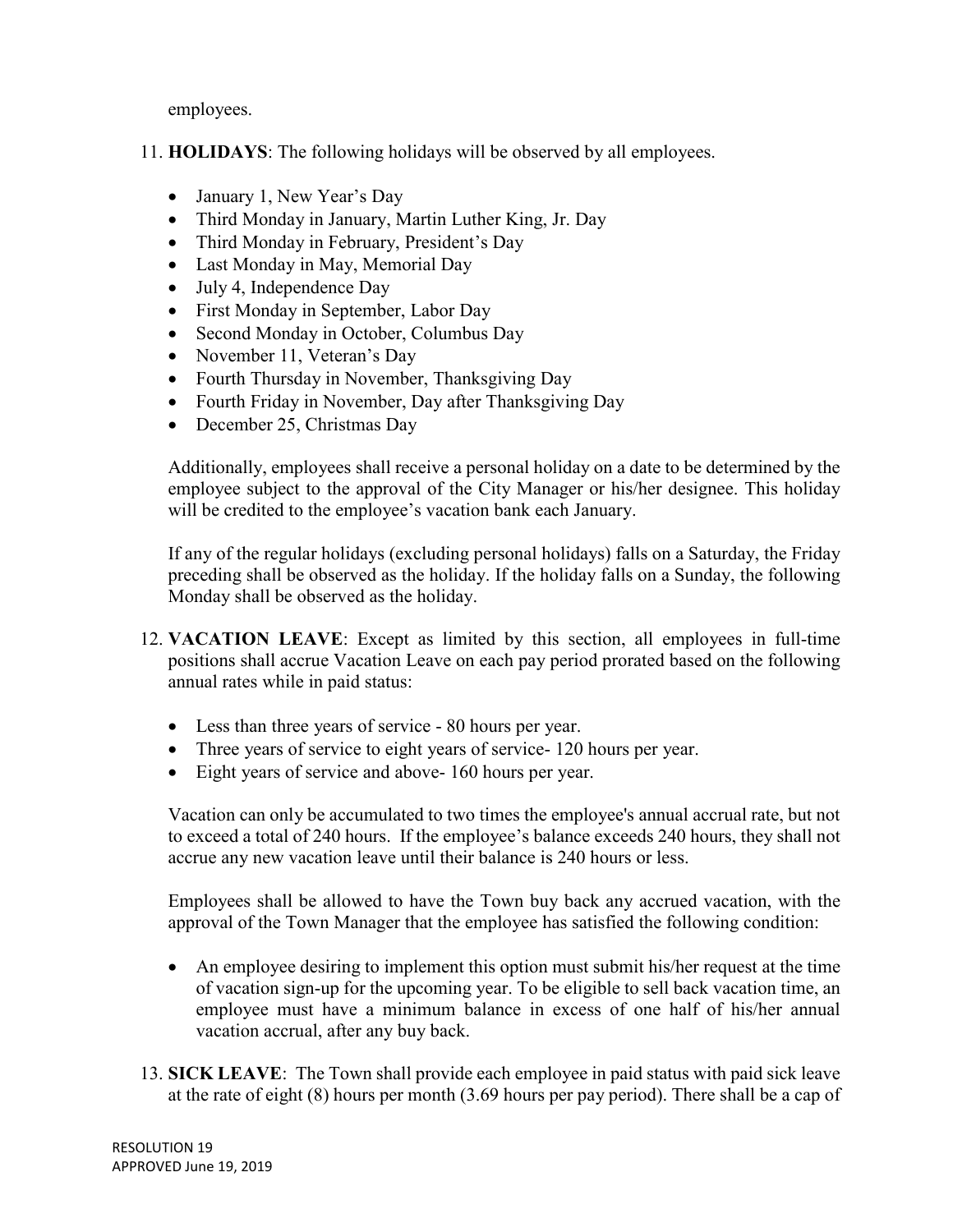960 hours of sick leave accrual. For those employees whose balance now exceeds the cap, no further sick leave shall accrue until their balance is below the cap.

An employee may only use sick leave that has accrued prior to the current pay period. Sick leave is not cashed out upon separation. Probationary employees can earn and use sick leave.

The Town recognizes employees who demonstrate an outstanding attendance record over a prior calendar year. Under this program, employees are allowed to convert a portion of their unused sick leave to pay or compensatory time off in the month of December and the month of June each year. In order to be eligible for this recognition, an employee must have been a regular full-time employee of the Town for the full preceding calendar year, and must have used 24 or fewer hours of sick leave during the preceding six months.

Participating employees shall submit a request in writing to Human Resources by the 15th of the month (i.e., June 15th or December 15th). An initial full year's request in 2019 by July 15 shall be permitted upon the initiation of the program.

The option to buy back sick leave is subject to the requirement that the employee maintain 80 hours of combined leave (i.e., vacation, sick, compensatory time off, etc.) once the buyback is applied. Buy-back shall be calculated at the employee's regular rate of pay.

Level 1: Employees who have not used any sick leave hours over the previous six (6) months have the option to buy back or convert up to 30 hours of unused sick leave.

Level 2: Employees who have used up to 12 sick leave hours over the previous six (6) months have the option to buy-back or convert up to 12 hours of unused sick leave.

Level 3: Employees who have used more than 12 but less than 24 sick leave hours over the previous six (6) months have the option to buy back or convert up to eight (8) hours of unused sick leave.

14. **BEREAVEMENT LEAVE**: An employee shall be allowed paid leave for not more than five (5) working days when absent because a death has occurred in their immediate family as defined within the Town's Administrative Policies.

# **BENEFIT PROGRAMS**

The following benefits are provided to employees covered by this resolution. Benefit programs are not considered vested rights and may be subject to change. It is the intent of this Resolution that covered employees receive the same general benefits as other employees in similar department units.

15. **PUBLIC EMPLOYEES' RETIREMENT SYSTEM**: All full-time employees are enrolled in the California Public Employees Retirement System (CalPERS), as amended by AB 340 of 2012, in lieu of Social Security coverage. All local miscellaneous, CalPERS "classic" employees shall continue to be enrolled in the 2% at 55 retirement benefit plan.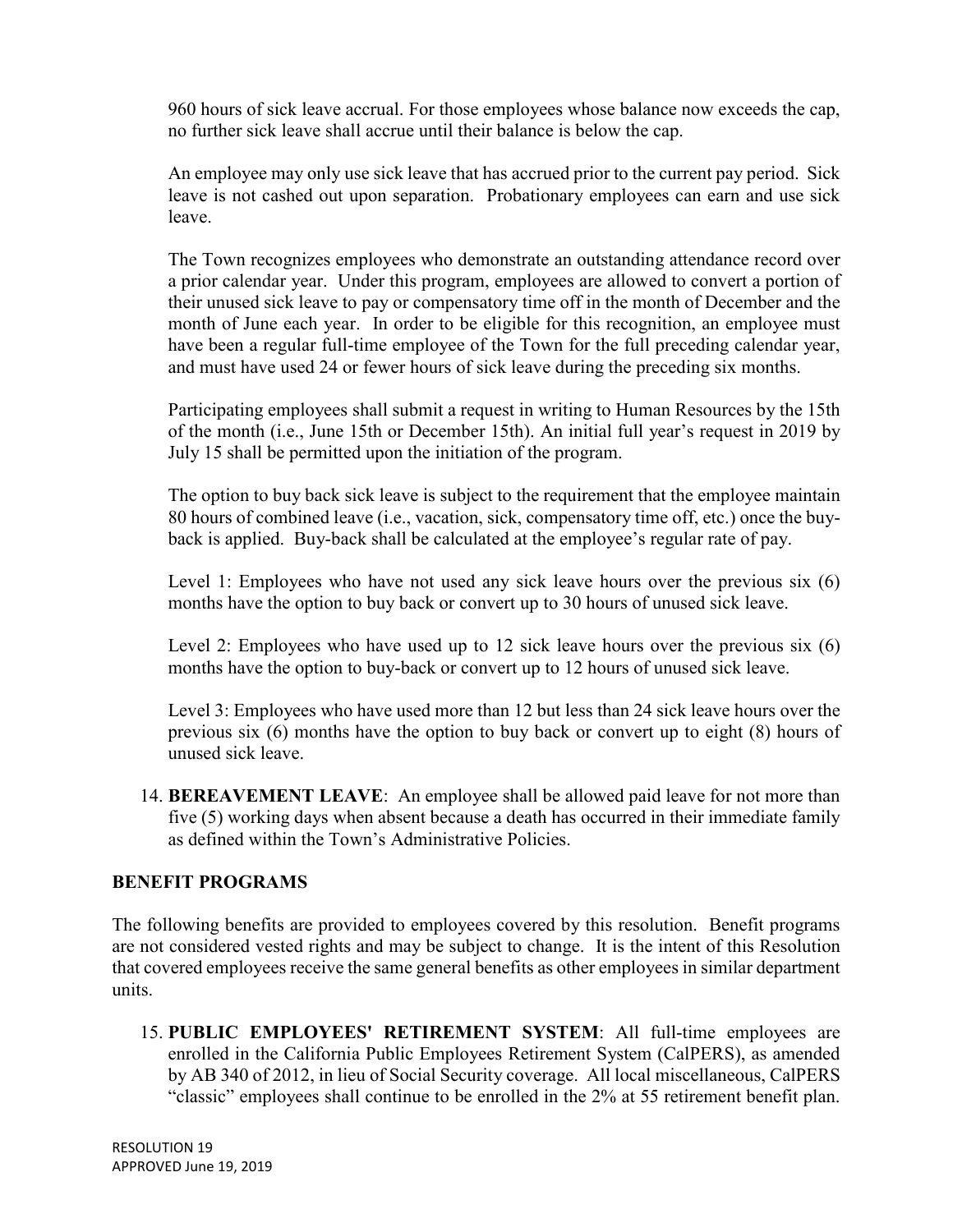All local miscellaneous employees subject to the Public Employees' Pension Reform Act (PEPRA) shall be enrolled in the 2% at 62 retirement benefit plan and be subject to the three year average basis for determining the pension benefit levels. All local miscellaneous employees shall contribute the full required employee contribution.

All public safety CalPERS "classic" employees covered by this resolution shall continue to be enrolled in the 3% at 50 retirement benefit plan subject to the highest one year of service. All public safety employees subject to the Public Employees' Pension Reform Act (PEPRA) shall be enrolled in the 2.7% at 57 retirement benefit plan, and be subject to the highest three years average basis for determining the pension benefit level. All public safety employees shall contribute the full required employee contribution.

A. Employees shall pay 100% of the employees' share of the mandatory member contribution for CalPERS retirement, presently 9% for sworn and 7% for non-sworn. This amount shall be deducted from employees' paycheck and Town will forward to CalPERS. B. Non-sworn employees shall pay an additional 1% toward the employers' share of the CalPERS retirement contribution.

C. Sworn employees shall pay an additional 3% toward the employers' share of the CalPERS retirement contribution.

The Town will continue to offer the voluntary salary reduction option offered by Section 414H2 of the IRS Code and the Public Employees Retirement System.

- 16. **HEALTH PLAN CONTRIBUTIONS**: The Town provides medical and hospitalization care benefits though the CalPERS Health Plan Program to the extent not supplanted by any mandated federal health coverage plan. For any CalPERS Health Plan Program, the Town shall pay the minimum amount required by law toward the monthly premium for hospital and medical care benefits under the CalPERS (PEMHCA) Health Plan referred to as the minimum employer contribution (MEC), currently the sum of \$133 per month (2018 rate). Any remaining premium shall be paid by the employee either through the Section 125 Plan (cafeteria flex-plan described below) or payroll deduction or a combination thereof unless replaced by a federally mandated health coverage plan. The Town reserves the right to modify the health insurance programs offered to its employees.
- 17. **DOMESTIC PARTNER COVERAGE**: The Town will provide domestic partner medical coverage to the extent and in the manner which CalPERS health plan carriers or federal law allow for the domestic partner's enrollment.

# 18. **IRC SECTION 125 FLEXIBLE BENEFIT PLAN**:

A. To the extent not supplanted by any mandated federal health coverage plan, the Town participates in the CalPERS Health Plan Program; however, the Town reserves the right to select the providers of any insurance program(s).

B. The Town shall contribute each month up to the amounts listed below, based on the employee's level of medical plan enrollment, to each active employee's IRC section 125 Cafeteria Flex Plan account. The benefit allowance is to be used to offset the costs of the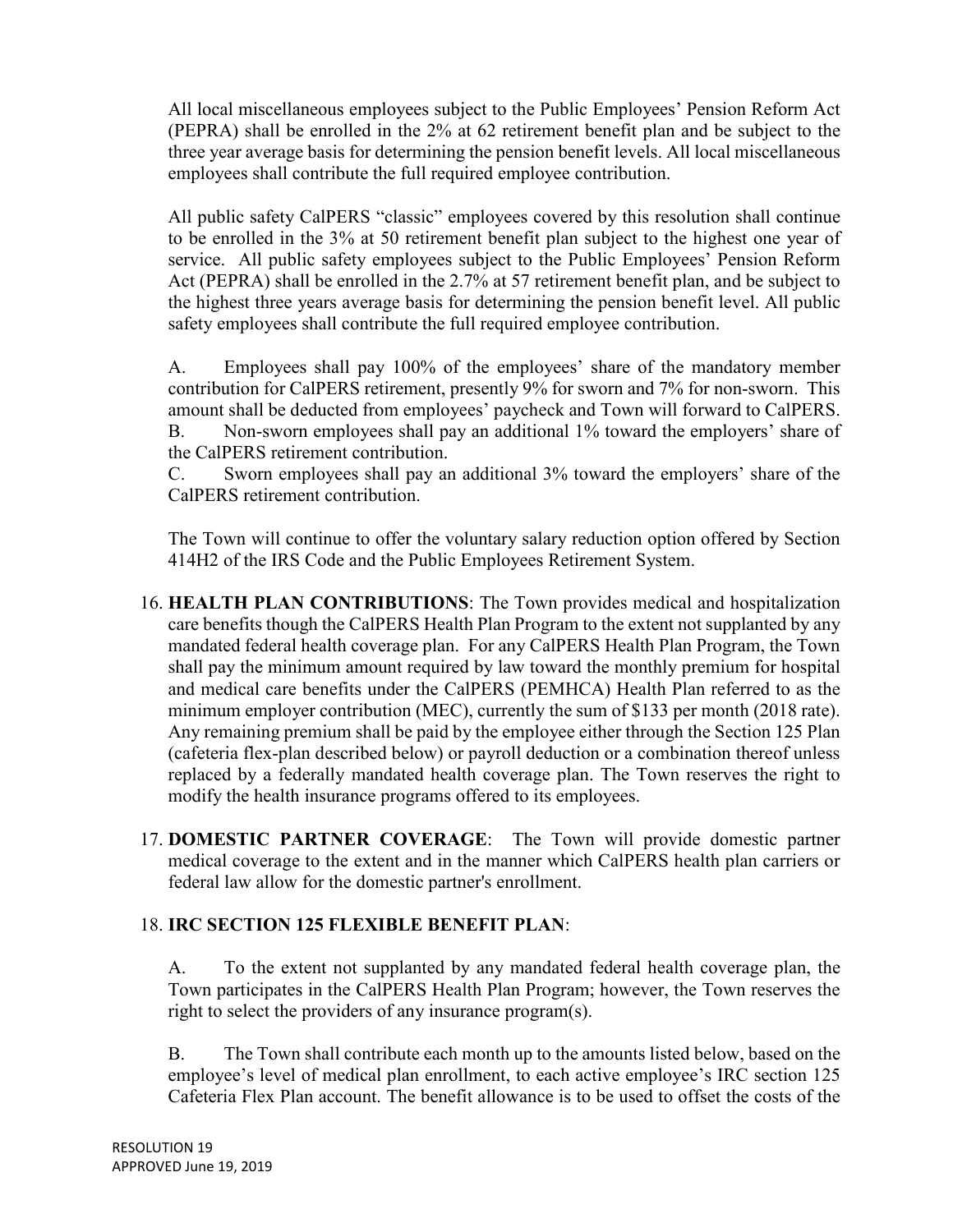employer provided medical, dental and vision insurance premiums. An employee may not use the allowance for other reasons. These amounts may be adjusted by the City Council in superseding resolutions. Provisions of the Cafeteria Flex Plan shall be set forth by resolution of the City Council as soon as practical after adoption of this Resolution to clarify and implement the specifics of the plan which is outlined herein.

- 1. 90% of the 2019 CalPERS published rates for the Kaiser plan:
	- $\bullet$  One Party = \$691
	- Two Party =  $$1,383$
	- Three + Party =  $$1,798$

For any CalPERS Kaiser HMO rate increases, the cafeteria contribution shall be adjusted according the following agreement:

- For rate increases of up to and including 3% of any annual premium, the cafeteria plan contribution shall not be increased.
- For rate increases in excess of 3% of the annual premium, the cafeteria plan contribution shall be increased by one half (1/2) of the increase in excess of 3%.
- 2. Dental
	- 90% of the published rates for single, 2-party, and family
- 3. Vision
	- 90% of the published rates for single, 2-party, and family

 Any required health, dental and/or vision premiums in excess of the amount in the Cafeteria Plan shall be paid by the employee, unless replaced by a federally mandated health coverage plan.

In the event that an employee elects insurance plans that do not use the entire Cafeteria Flex Plan benefit allowance, the Town agrees to contribute 60% of the unused benefit into the employee's health or flex savings account as allowed by law or refunded to the employee.

An employee who elects no medical coverage through the Town shall receive 60% of the Kaiser HMO benchmark used by the Town (employee only, employee plus one, or family) depending on which category the employee is eligible during the open enrollment period. The minimum payment shall be \$300 per month.

C. The Town shall establish a flexible spending plan under Internal Revenue Code Section 125, which shall include dependent care provisions under Internal Revenue Code Section 129. Employees may participate in the flexible spending plan according to its terms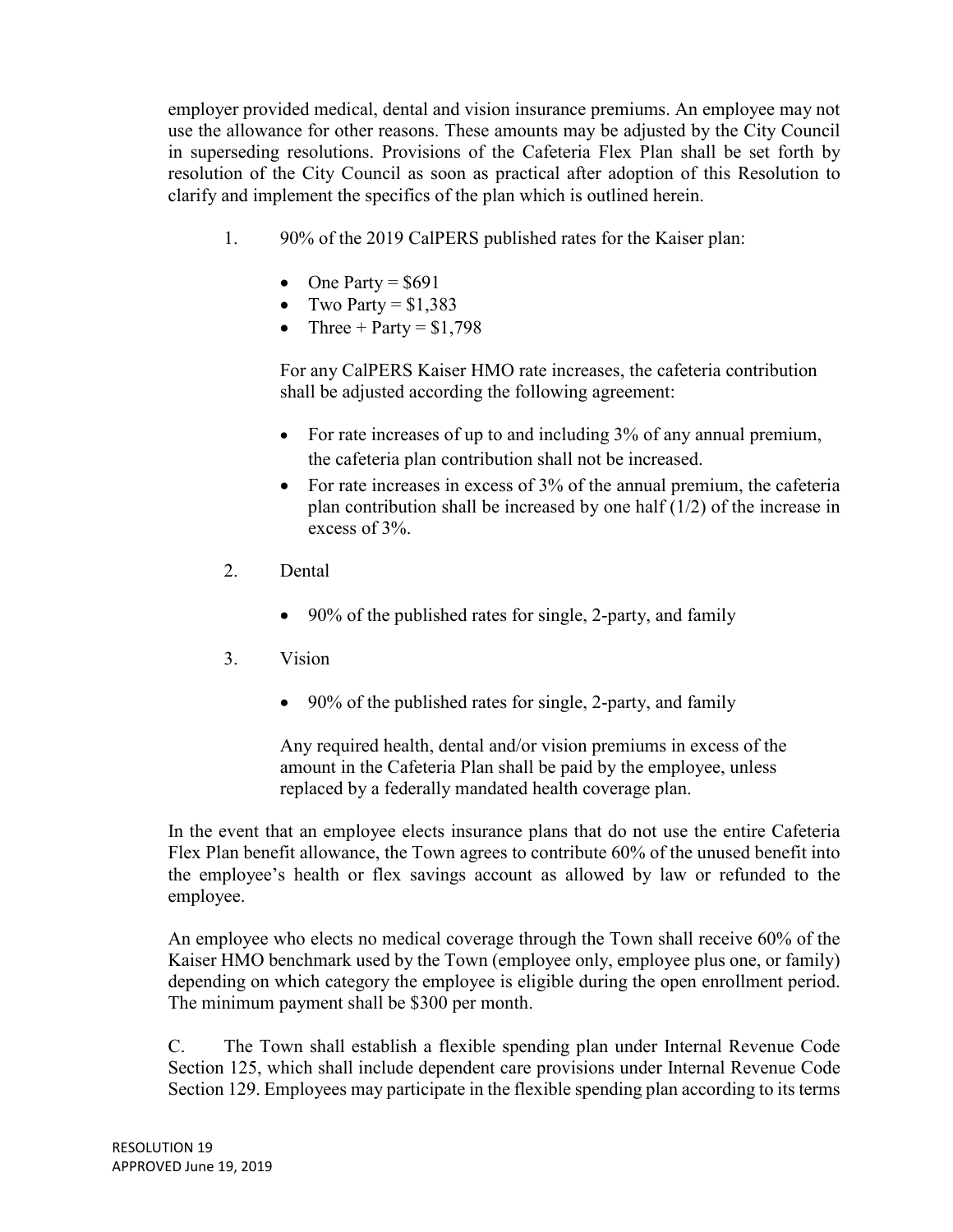as may be in effect from time to time, and those employees who are participating shall be responsible for their monthly participation fee.

D. Any Employee that enrolls in a Medical, Dental or Vision plan that has a higher premium than the benefit allowance, as stated above, will pay the difference via pre-tax payroll deductions.

E. Procedures for the administration of the Section 125 Plan shall be determined by the Town. The Town shall assume the administrative cost for the Plan.

F. Re-enrollment in the Town sponsored CalPERS (PEMHCA) Plan is subject to the limitations and exclusions time period instituted by CalPERS. Employees are eligible to reenroll during the CalPERS open enrollment period. Upon the effective date of reenrollment, payments pursuant to this section cease.

19. **RETIREE MEDICAL**: Current employees shall receive retirement medical benefits as provided under the contract in effect when they were hired.

Employees hired after the effective date of Resolution No. 13-03 shall not be entitled to Town-paid retiree medical beyond the monthly minimum contribution rate.

20. **LIFE INSURANCE**: The Town will provide employees paid term life/accidental death and dismemberment insurance in the following amounts:

Non-Management Confidential: \$50,000 Management: \$100,000 Police Chief & Police Lieutenant: \$140,000

- 21. **CELL PHONE STIPEND**: The Town will provide a fifty dollar (\$50) per month cell phone stipend to the following job classifications:
	- Finance Director
	- Deputy City Manager/City Clerk
	- Senior Engineer/Maintenance Manager
	- Town Arborist/Parks Manager

The Town will provide a seventy-five (\$75) per month cell phone stipend to the following job classifications:

- Chief of Police
- Commander
- Public Works Director/City Engineer

If the employee has a Town-issued cell phone they shall not be entitled to the cell phone stipend. Employees within the above classifications may also decline the stipend. Employees declining the stipend are required to provide written notice to the Town of their declination.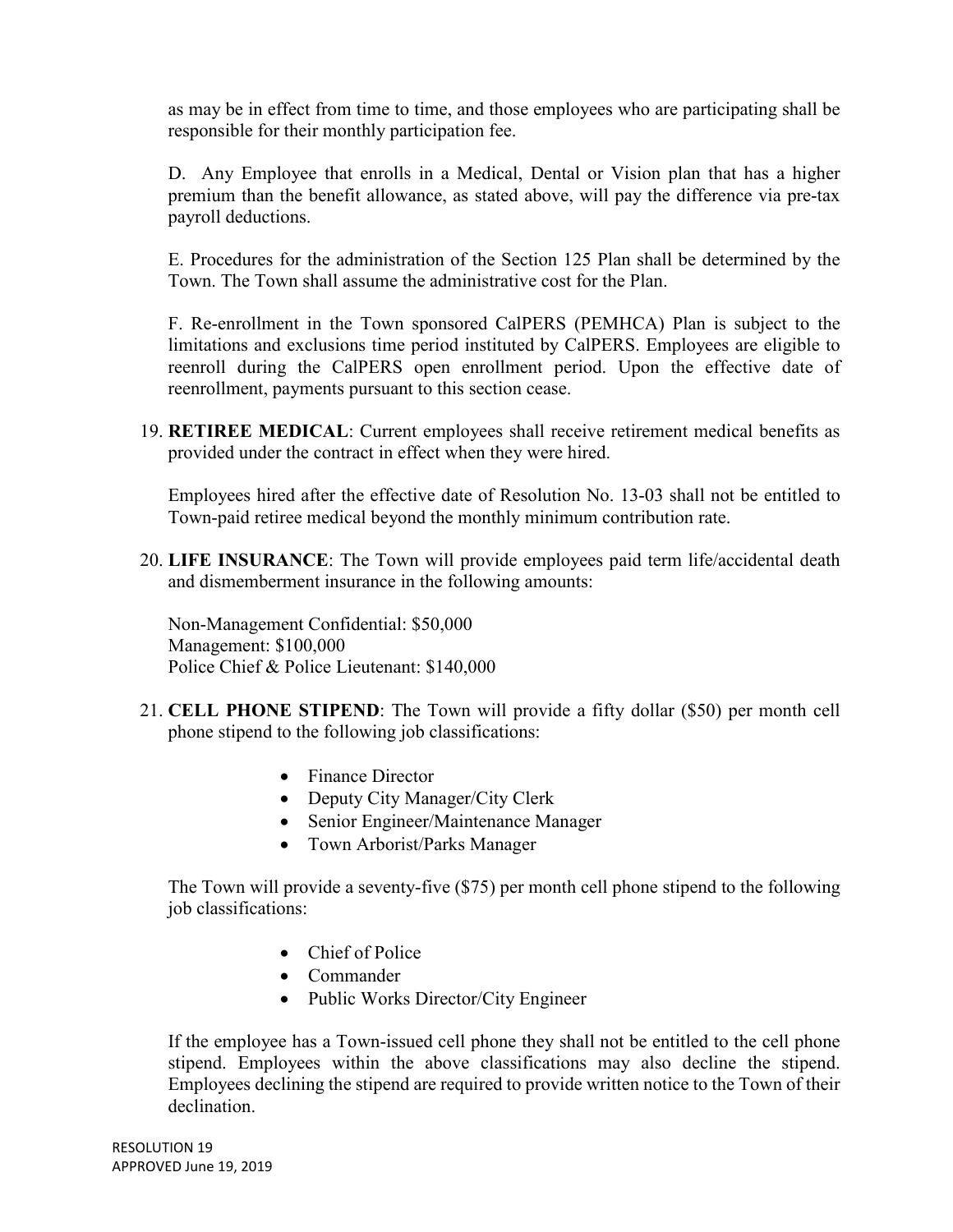- 22. **P.O.S.T. CERTIFICATE**: Any Commander receiving an Intermediate and Advanced P.O.S.T certificate shall receive an incentive of two and one-half percent (2.5%) in wages above salary.
- 23. **EMPLOYEE ASSISTANCE PLAN**: The Town will continue its program for psychological counseling to covered employees and dependents, with total Town expenditures not to exceed \$3,000 per employee and family visits in any fiscal year for payment of up to six professional psychological sessions each year. Operation of the Employee Assistance Plan is subject to the City Council's funding of the plan within any fiscal year budget.
- 24. **LONG TERM DISABILITY INSURANCE (LTD)**: Coverage for this Town-paid insurance is up to 67% of monthly earnings to a maximum of \$6,000 per month. This insurance becomes effective the first day of the month following date of employment subject to the terms and provisions contained in the policy. The waiting period following a disabling event is sixty (60) days. An employee does not accrue sick or vacation leave while on Long Term Disability absence.
- 25. **DEFERRED COMPENSATION**: Employees are eligible to participate in Deferred Compensation Plans offered by the Town.
- **26. SHORT-TERM DISABILITY INSURANCE (STD)**: Town-paid Short Term Disability Insurance can only be utilized after an employee has exhausted all of their available sick leave. The benefit is an amount equal to 70% of the employee's weekly earnings to a maximum of \$500 per week.
- 27. **FLEXIBLE SPENDING PLAN**: Regular full-time employees may enroll in this IRC Section 125 plan and take advantage of tax benefits as they pertain to medical and dependent care. Employees enroll upon employment and annually thereafter in the month of January.
- 28. **AUTOMOBILE PROVISION/MILEAGE REIMBURSEMENT**: Employees provided with a Town vehicle for the purposes of commuting to and from work and/or for use while on duty shall not be eligible for mileage reimbursement. Employees required to use their personal vehicle in the performance of their job will be compensated for mileage at the current Internal Revenue Service rate.
- 29. **TUITION REIMBURSEMENT**: The Town shall establish an \$8,000 annual educational reimbursement fund. The Town will reimburse employees who successfully complete courses approved in advance by the City Manager that will be beneficial to the employee in the course and scope of their job, in an amount up to \$2,500 per employee per fiscal year until the fund is depleted. Operation of the tuition reimbursement program is subject to the City Council's funding of the program within any fiscal year budget.
- 30. **WORKERS' COMPENSATION INSURANCE**: The Town shall provide Workers' Compensation Insurance as required by law with the premiums paid entirely by the Town.